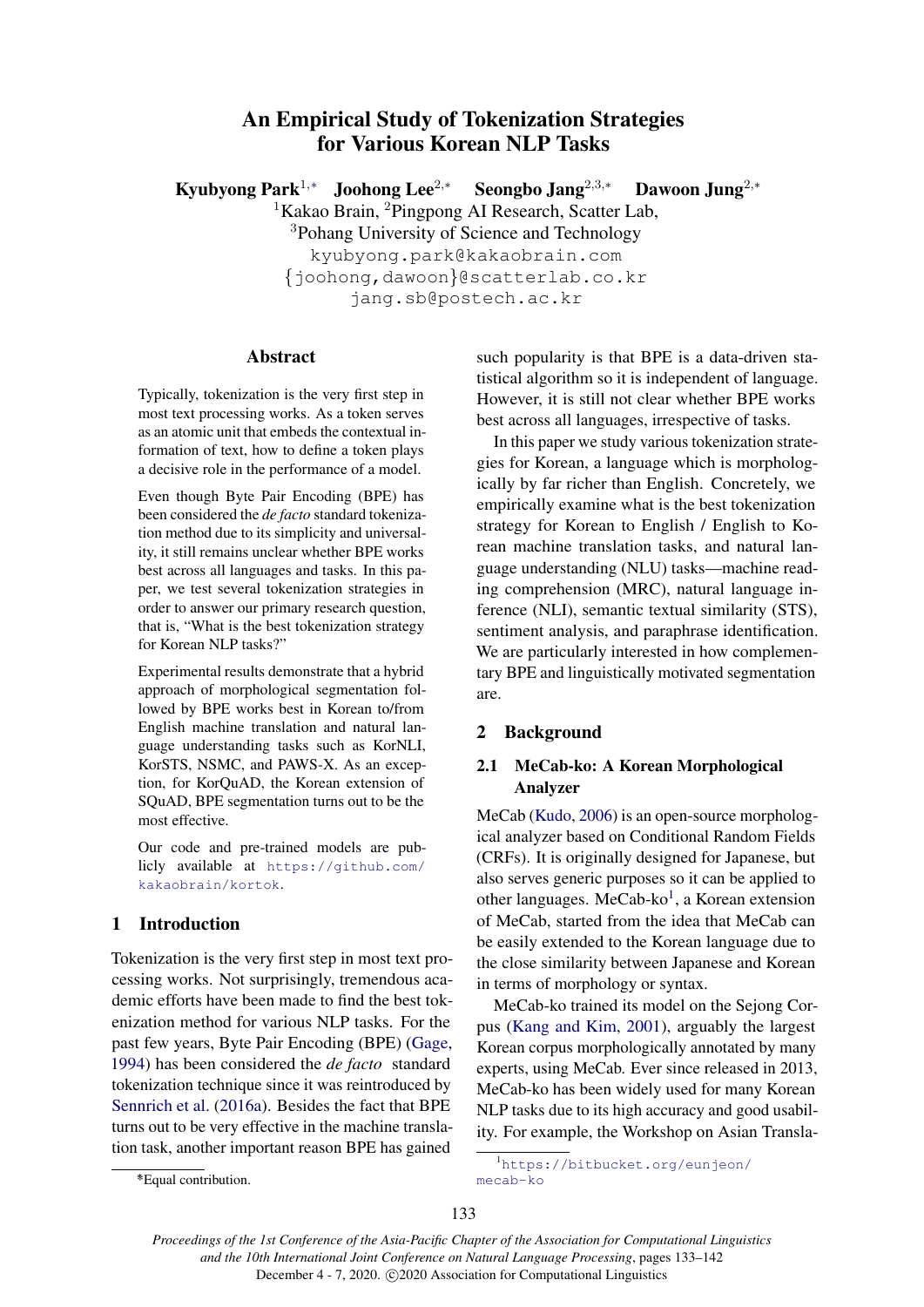<span id="page-1-2"></span>

| <b>Tokenization</b>          | <b>Tokenized Sequence</b>            |
|------------------------------|--------------------------------------|
| Raw Text                     | 나랑 쇼핑하자.                             |
| CV(4.1)                      | ㄴ/ }/ㄹ/ }/ㅇ/*/ㅅ/ㅛ/ㅍ/  /ㅇ/ㅎ/ }/ㅈ/ }/. |
| Syllable $(4.2)$             | 나/랑/*/쇼/핑/하/자/.                      |
| Morpheme $(4.3)$             | 나/랑/*/쇼핑/하/자/.                       |
| Subword $(4.4)$              | _나랑/_쇼/핑하/자/.                        |
| Morpheme-aware Subword (4.5) | 나/_랑/*/_쇼/핑/_하/_자/_.                 |
| Word $(4.6)$                 | 나랑/쇼핑하자/.                            |

Table 1: An input sentence 나랑 쇼핑하자. 'Let's go shopping with me.' is differently tokenized depending on the various tokenization strategies. Slashes (/) are token separators.

tion (WAT) has adopted it as the official segmentation tool for evaluating Korean machine translation results since 2015. [\(Nakazawa et al.,](#page-8-1) [2015,](#page-8-1) [2016,](#page-8-2) [2017,](#page-8-3) [2018,](#page-8-4) [2019\)](#page-8-5).

### 2.2 Byte Pair Encoding

Byte Pair Encoding (BPE) is a simple data compression technique that iteratively replaces the most frequent pair of bytes in text with a single, unused byte [\(Gage,](#page-7-0) [1994\)](#page-7-0). Since [Sennrich et al.](#page-9-1) [\(2016b\)](#page-9-1) successfully applied it to neural machine translation models, it has been regarded as the standard tokenization method across languages.

Korean is not an exception; [Park et al.](#page-8-6) [\(2019b\)](#page-8-6) applied BPE to the Korean text in the Korean to Japanese task of WAT 2019 and ranked first. In addition, most recent Korean neural language models (e.g.,  $KoBERT<sup>2</sup>$  $KoBERT<sup>2</sup>$  $KoBERT<sup>2</sup>$ ) used BPE to tokenize the training text.

### 3 Related Work

There have been extensive studies about tokenization techniques for machine translation. Several papers claimed that a hybrid of linguistically informed segmentation and a data-driven method like BPE or unigram language modeling performs the best for non-English languages. [Banerjee and](#page-7-2) [Bhattacharyya](#page-7-2) [\(2018\)](#page-7-2) combined an off-the-shelf morphological segmenter and BPE in Hindi and Bengali translations against English. [Tawfik et al.](#page-9-2) [\(2019\)](#page-9-2) used a retrained version of linguistically motivated segmentation model along with statistical segmentation methods for Arabic. [Pinnis](#page-8-7) [et al.](#page-8-7) [\(2017\)](#page-8-7) adopted linguistic guidance to BPE for English-Latvian translation. Particularly [\(Park](#page-8-8) [et al.,](#page-8-8) [2019a\)](#page-8-8) is close to ours, but their main focus is on preprocessing techniques for neural machine translation like parallel corpus filtering rather than on tokenization strategies per se.

Compared with the tokenization studies for machine translation, those for NLU tasks have gained less attention. Among them is [Bostrom and Durrett](#page-7-3) [\(2020\)](#page-7-3), which compared the fine-tuning task performance of BERT [\(Devlin et al.,](#page-7-4) [2019\)](#page-7-4) pre-trained with BPE and unigram language modeling. [Moon](#page-8-9) [and Okazaki](#page-8-9) [\(2020\)](#page-8-9) proposed a novel encoding method for Korean and showed its efficiency in vocabulary compression with a few Korean NLU datasets.

#### <span id="page-1-3"></span>4 Tokenization Strategies

We introduce assorted Korean tokenization strategies arranged from the smallest to the largest unit. Each of them induces different tokenization results, as illustrated in Table [1.](#page-1-2)

#### <span id="page-1-0"></span>4.1 Consonant and Vowel (CV)

In Hangul, the standard Korean writing system, consonants and vowels, called *Jamo* in Korean, corresponding to Latin letters are assembled to form a syllable character. For example, a Hangul consonant  $\bar{\sigma}$  /h/ (U+314E) is combined with a vowel  $\bar{\tau}$ /a/ (U+314F) to make a syllable character  $\vec{\sigma}$  /ha/ (U+558). Readers who are not familiar with such a mechanism can think of Jamo and syllables as atoms and molecules respectively. As a molecule  $H<sub>2</sub>$ O can be decomposed into two H atoms and an O atom, a syllable 하 /ha/ can be decomposed into its constituent consonant  $\bar{\sigma}$  /h/ and vowel  $\bar{\tau}$ /a/. The first syllable  $\downarrow$  /na/ of the raw text in Table [1](#page-1-2) is tokenized into  $\overline{\phantom{a}}$  /n/ and  $\overline{\phantom{a}}$  /a/, and the second syllable 랑 /lang/ is tokenized into  $=$  /l/, } /a/, and  $\circ$  /ng/, and so on. A whitespace is replaced by a special symbol  $\star$ .

<span id="page-1-1"></span><sup>2</sup><https://github.com/SKTBrain/KoBERT>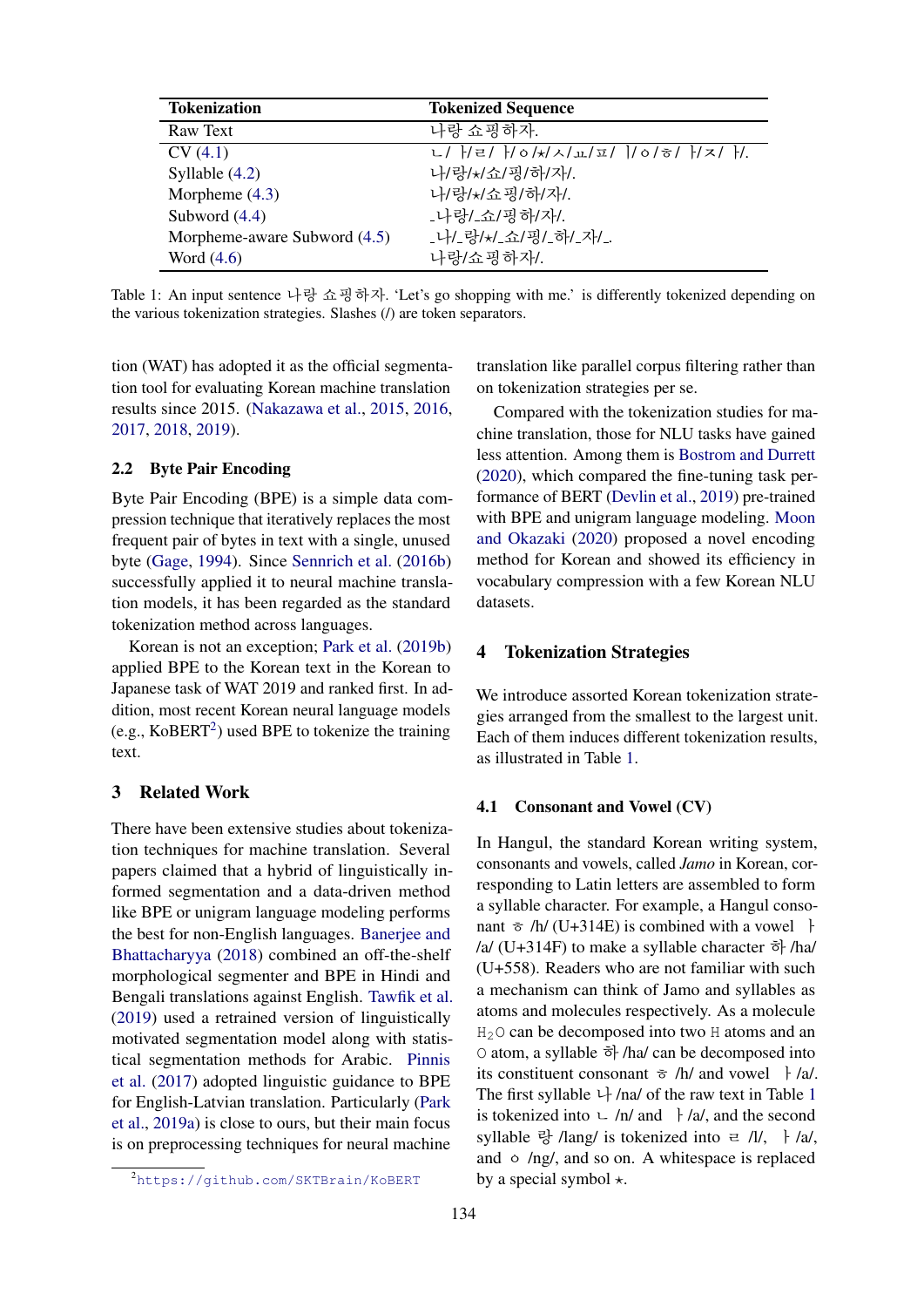### <span id="page-2-0"></span>4.2 Syllable

We can tokenize a sentence at the syllable level. A whitespace is replaced by the special symbol  $\star$ .

### <span id="page-2-1"></span>4.3 Morpheme

MeCab-ko provides a convenient tokenization op-tion in the command line interface<sup>[3](#page-2-5)</sup>. For example, it returns A, B, and C given an input text AB C, where A-C represent morphemes. Note that the original space between AB and C is missing in the output token list. Accordingly, it is NOT possible to recover the original text from the tokenized result.

This can be problematic in some tasks that require us to restore the input text such as machine translation whose target language is Korean, or machine reading comprehension where we are expected to suggest a certain phrase in the given text as the answer.

For this reason, we insert a special token  $\star$ (U+2B51) to the original whitespace position. As a result, in the above example, the tokenized sequence looks like A, B,  $\star$ , and D.

### <span id="page-2-2"></span>4.4 Subword

We learn and apply BPE using the SentencePiece [\(Kudo and Richardson,](#page-8-10) [2018\)](#page-8-10) library. It prepends  $\cdot$  (U+2581) to every word to mark the original whitespace, then tokenizes text into subword pieces. As seen in Table [1,](#page-1-2) 나랑 쇼핑하자. can be split into <sub>-</sub>나랑, <sub>-</sub>쇼, 핑하, 자, and . (period).

#### <span id="page-2-3"></span>4.5 Morpheme-aware Subword

Motivated by the combined methods of dataand linguistically-driven approaches [\(Banerjee and](#page-7-2) [Bhattacharyya,](#page-7-2) [2018;](#page-7-2) [Park et al.,](#page-8-8) [2019a;](#page-8-8) [Pinnis](#page-8-7) [et al.,](#page-8-7) [2017;](#page-8-7) [Tawfik et al.,](#page-9-2) [2019\)](#page-9-2), we apply MeCabko and BPE in sequence to make morpheme-aware subwords. According to this strategy, since BPE is applied *after* the original text is split into morphemes, tokens spanning multiple morphemes (e.g., 굉하 in the Section [4.4\)](#page-2-2) are not generated. Instead, the BPE algorithm further segments morphemes into frequent pieces.

#### <span id="page-2-4"></span>4.6 Word

We can simply split text by whitespaces. Note that punctuation marks are split into separate tokens. Check that 나랑 쇼핑하자. is tokenized into 나랑, 쇼핑하자 and . (period) in Table [1.](#page-1-2)

<span id="page-2-10"></span>

|       | Lang Vocab  | <b>Korean BPE</b>          | Dev Test |  |
|-------|-------------|----------------------------|----------|--|
| Pair  | <b>Size</b> | <b>Training Data</b>       |          |  |
| Ko-En | 32K         | AI Hub (130MB) 35.79 36.06 |          |  |
|       |             | Wiki (613MB) 39.05 38.69   |          |  |
| En-Ko | 32K         | AI Hub (130MB) 37.19 36.98 |          |  |
|       |             | Wiki (613MB) 37.11 36.98   |          |  |

Table 2: BLEU scores of Korean to English (Ko-En) and English to Korean (En-Ko) translation models with different BPE training data. Note that the English sentences are tokenized using a 32K BPE model trained on the English Wiki.

### 5 Experiments

# 5.1 Korean to/from English Machine **Translation**

#### 5.1.1 Dataset

To date, there have yet been few open source benchmark datasets for Korean-English machine translation, not to mention that Korean is not in the language list of  $WMT<sup>4</sup>$  $WMT<sup>4</sup>$  $WMT<sup>4</sup>$  or  $IWSLT<sup>5</sup>$  $IWSLT<sup>5</sup>$  $IWSLT<sup>5</sup>$ . [Park et al.](#page-8-8) [\(2019a\)](#page-8-8) used OpenSubtitles [\(Lison and Tiedemann,](#page-8-11) [2016\)](#page-8-11), a collection of crowd-sourced movie subtitles across 65 different languages, for English to Korean translation, but they are too noisy to serve as a translation benchmark dataset.<sup>[6](#page-2-8)</sup>

Recently, a Korean-English parallel corpus was publicly released by AI Hub<sup>[7](#page-2-9)</sup>, which was gathered from various sources such as news, government web sites, legal documents, etc. We download the news data, which amount to 800K sentence pairs, and randomly split them into 784K (train), 8K (dev), and 8K (test).

#### 5.1.2 BPE Modeling

Prior to training, we do simple preliminary experiments to decide which dataset to use for learning BPE.

There are two choices: AI Hub news training data and open source large text such as Wiki. AI Hub training data is relatively small in size (130 MB), but can be optimal as its lexical distribution will be close to that of the test data, considering both of them are from the same source. On the other hand, Wiki is larger, but it is not news per se, so can be not as appropriate as AI Hub data for

<span id="page-2-5"></span><sup>3</sup>% mecab -O wakati

<span id="page-2-6"></span><sup>4</sup>[https://www.aclweb.org/anthology/](https://www.aclweb.org/anthology/venues/wmt) [venues/wmt](https://www.aclweb.org/anthology/venues/wmt)

<span id="page-2-7"></span><sup>5</sup><http://iwslt.org/doku.php?id=start>

<span id="page-2-8"></span><sup>6</sup> [Park et al.](#page-8-8) [\(2019a\)](#page-8-8) reported BLEU scores of 7-12.

<span id="page-2-9"></span><sup>7</sup><http://www.aihub.or.kr/aidata/87>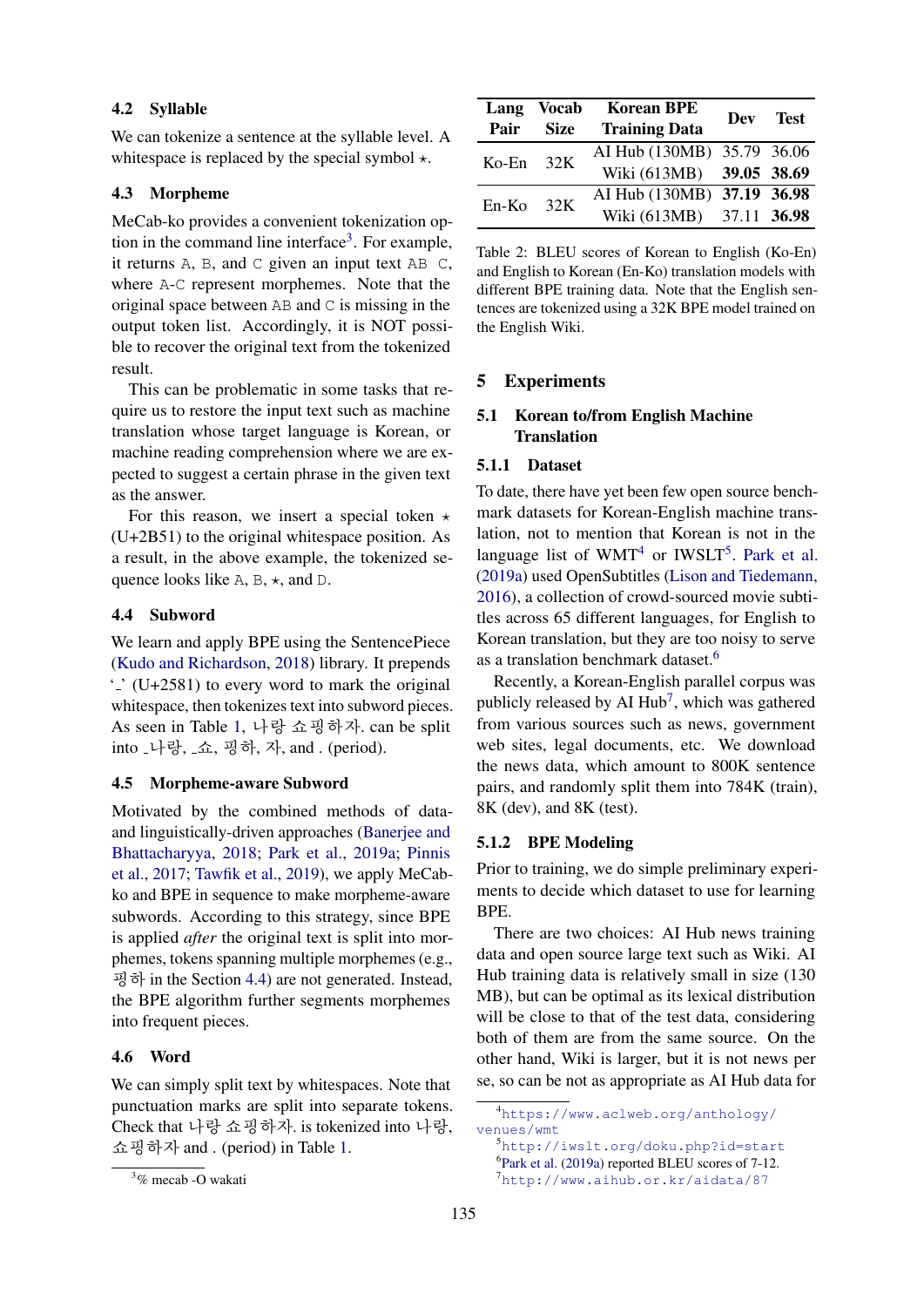<span id="page-3-5"></span>

| Tokenization              | <b>Vocab Size</b> | Ko-En |             | En-Ko                     |       | OOV Rate $(\%)$ | Avg. Length |  |
|---------------------------|-------------------|-------|-------------|---------------------------|-------|-----------------|-------------|--|
|                           |                   | Dev   | <b>Test</b> | <b>Dev</b><br><b>Test</b> |       |                 |             |  |
| <b>CV</b>                 | 166               | 39.11 | 38.56       | 36.52                     | 36.45 | 0.02            | 142.75      |  |
| Syllable                  | 2K                | 39.30 | 38.75       | 38.64                     | 38.45 | 0.06            | 69.20       |  |
| Morpheme                  | 8K                | 31.59 | 31.24       | 32.44                     | 32.19 | 7.51            | 49.19       |  |
|                           | 16K               | 34.38 | 33.80       | 35.74                     | 35.52 | 4.67            | 49.19       |  |
|                           | 32K               | 36.19 | 35.74       | 36.51                     | 36.12 | 2.72            | 49.19       |  |
|                           | 64K               | 37.88 | 37.37       | 37.51                     | 37.03 | 1.40            | 49.19       |  |
|                           | 4K                | 39.18 | 38.75       | 38.31                     | 38.18 | 0.07            | 48.02       |  |
|                           | 8K                | 39.16 | 38.75       | 38.09                     | 37.94 | 0.08            | 38.44       |  |
| Subword                   | 16K               | 39.22 | 38.77       | 37.64                     | 37.34 | 0.10            | 33.69       |  |
|                           | 32K               | 39.05 | 38.69       | 37.11                     | 36.98 | 0.11            | 30.21       |  |
|                           | 64K               | 37.02 | 36.46       | 35.77                     | 35.64 | 0.12            | 27.50       |  |
|                           | 4K                | 39.41 | 38.95       | 39.29                     | 39.13 | 0.06            | 65.17       |  |
|                           | 8K                | 39.42 | 39.06       | 39.78                     | 39.61 | 0.06            | 56.79       |  |
| Morpheme-aware<br>Subword | 16K               | 39.84 | 39.41       | 40.23                     | 40.04 | 0.07            | 53.30       |  |
|                           | 32K               | 41.00 | 40.34       | 40.43                     | 40.41 | 0.07            | 51.38       |  |
|                           | 64K               | 39.62 | 39.34       | 38.63                     | 38.42 | 0.07            | 50.27       |  |
| Word                      | 64K               | 7.04  | 7.07        | 18.68                     | 18.42 | 26.20           | 18.96       |  |

Table 3: BLEU scores of Korean to English (Ko-En) and English to Korean (En-Ko) translation models of various tokenization strategies. Note that we use an 32K Subword model for English for all of them. The OOV rate values in the table are obtained from the test set, but there is no meaningful difference between the test and the dev set in terms of the OOV rate. The best BLEU scores in each column (global) and group (local) are bold-faced and underlined, respectively.

#### BPE modeling.

To investigate this, first we train a 32K Korean BPE model (A) using SentencePiece with the Korean sentences in the AI Hub training data. Then we download the latest Wikipedia Ko-rean<sup>[8](#page-3-0)</sup>/English<sup>[9](#page-3-1)</sup> dumps, and extract plain texts using WikiExtractor<sup>[10](#page-3-2)</sup>. Next, we make 32K BPE models for Korean  $(B)$  and English  $(C)$  with them. Finally, we train Korean to English (Ko-En) and English to Korean (En-Ko) translation models on the AI Hub training data with the two different Korean BPE models (A, B). The training details are explained in Section [5.1.3.](#page-3-3) For comparison, we use the same English BPE model (C) for both.

The results are shown in Table [2.](#page-2-10) For Ko-En translation, the Wiki-based BPE model performs better in both dev and test sets by 2-3 points. For En-Ko translation, there is no practical difference in performance between the Wiki and AI Hub-based models. It is also worth considering the BPE models are used for NLU tasks as well as machine translation. All things taken together, we opt for the Wiki-based BPE model.

### <span id="page-3-3"></span>5.1.3 Training

We test the tokenization strategies in Section [4](#page-1-3) with various vocabulary sizes on the AI Hub news dataset.

We use the Transformer [\(Vaswani et al.,](#page-9-3) [2017\)](#page-9-3), the state-of-the-art model for neural machine translation. We mostly follow the base model configuration: 6 blocks of 512-2048 units with 8 attention heads. We run all of our experiments using FAIRSEQ<sup>[11](#page-3-4)</sup> [\(Ott et al.,](#page-8-12) [2019\)](#page-8-12), a PyTorch based deep learning library for sequence to sequence models.

Each model is trained using a Tesla V100 GPU with batch size 128, dropout rate 0.3, label smoothing 0.1, and the Adam [\(Kingma and Ba,](#page-7-5) [2015\)](#page-7-5) optimizer. We set the learning rate to 5e-4 with the inverse square-root schedule. We train all models for 50 epochs and save the checkpoint files at every epoch.

### <span id="page-3-6"></span>5.1.4 Results

After all training stages are finished, we evaluate the saved checkpoint files of each model on

<span id="page-3-1"></span><span id="page-3-0"></span><sup>8</sup><https://dumps.wikimedia.org/kowiki>

<sup>9</sup><https://dumps.wikimedia.org/enwiki>

<span id="page-3-2"></span><sup>10</sup>[https://github.com/attardi/](https://github.com/attardi/wikiextractor)

[wikiextractor](https://github.com/attardi/wikiextractor)

<span id="page-3-4"></span><sup>11</sup><https://github.com/pytorch/fairseq>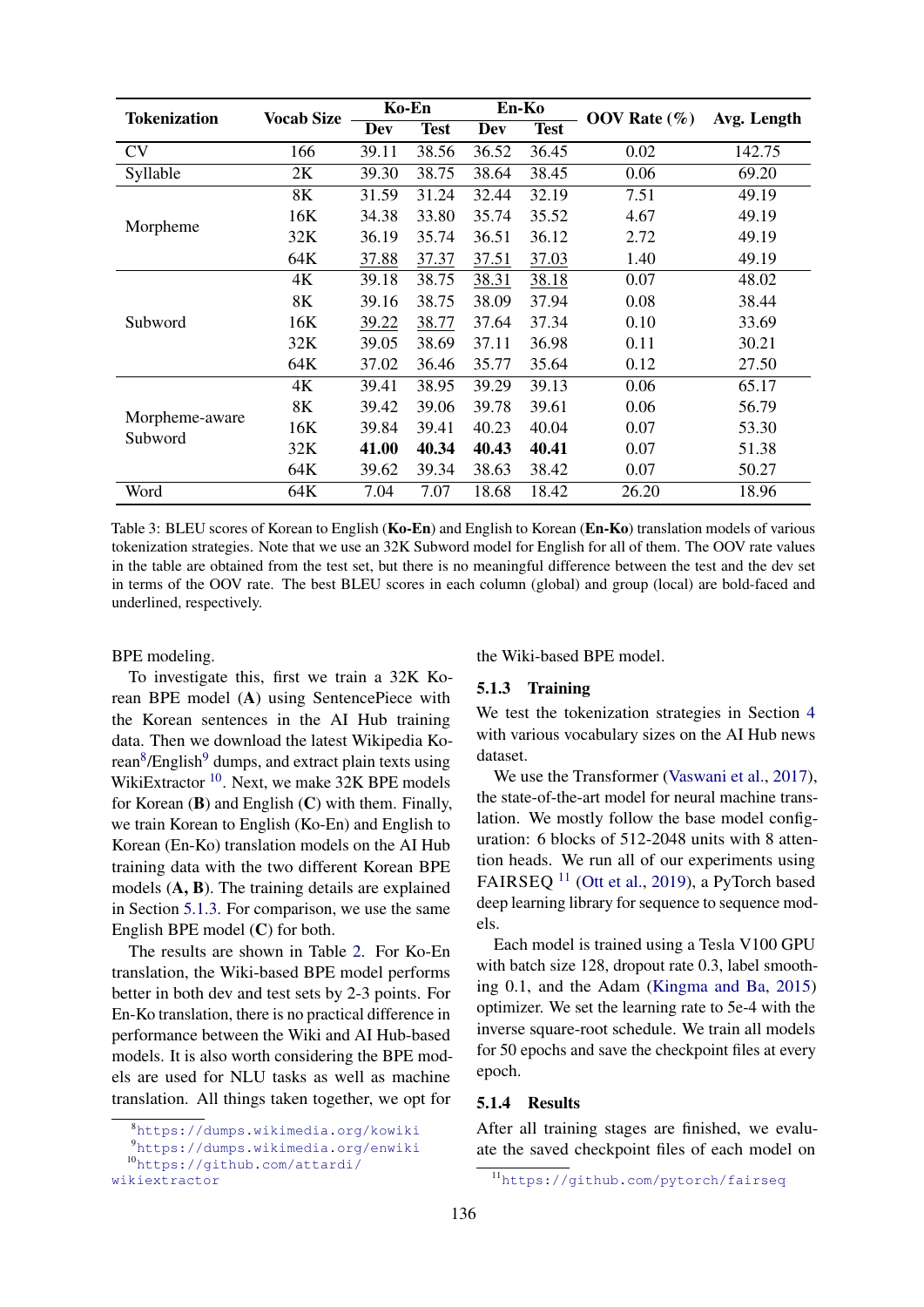<span id="page-4-1"></span>

| <b>Vocab Size</b> | # Tokens | # Tokens Spanning<br><b>Morpheme Boundaries</b> |
|-------------------|----------|-------------------------------------------------|
| 4K                | 387,088  | 25,458 (6.58%)                                  |
| 8K                | 309,360  | 50,029 (16.17%)                                 |
| 16K               | 271,334  | 62,861 (23.17%)                                 |
| 32K               | 242,736  | 73,609 (30.26%)                                 |
| 64K               | 221,530  | 82,324 (37.16%)                                 |

Table 4: Number of tokens spanning morpheme boundaries in Subword models.

the dev set to find the best one, which is subsequently used for the final test. In Table [3](#page-3-5) we report BLEU scores on both the dev and test sets using the Moses[12](#page-4-0) multi-bleu.perl script. Following WAT 2019 [\(Nakazawa et al.,](#page-8-5) [2019\)](#page-8-5), Moses tokenizer and MeCab-ko are used for tokenizing the evaluation data.

For both Ko-En and En-Ko, overall, the Subword models (35.64-39.22) and the Syllable models (38.45-39.30) are superior to the Morpheme models (31.59-37.37) or the Word models (7.04-18.42) in performance. It is highly likely to come from the lower OOV rates of the Subword models (0.07- 0.12) and the Syllable models (0.06) compared to those of the Morpheme models (1.40-7.51) and the Word models (26.20). While BPE tends to split rare words into subword pieces, MeCab-ko is ignorant of statistics so it splits words into morphemes by linguistic knowledge instead. That the Morpheme and Word models generate many OOVs suggests Korean has so large types of morphemes or word forms that even 64K vocabulary is not enough to cover them all.

CV models are tiny in vocabulary size (166) so they show the lowest OOV rate (0.02). However, their performance is not as good as the Syllable or Subword models. We speculate this is because a single consonant or vowel must bear too much contextual information in the CV models.

Morpheme-aware Subword 32K models achieve the best BLEU scores. Each Subword model, as shown in Table [4,](#page-4-1) contains 6-37% of tokens spanning morpheme boundaries in the test set, which implies that subword segmentation by BPE is not optimal and morpheme boundaries are meaningful in tokenization.

To sum up, morpheme-aware subword tokenization that makes the best use of linguistic knowledge and statistical information is the best for Korean machine translation.

<span id="page-4-3"></span>

| Hyper-<br>param       | KorQuAD KorNLI KorSTS NSMC PAWS |        |        |        |        |
|-----------------------|---------------------------------|--------|--------|--------|--------|
| Epoch                 | 5                               | З      | 5      | 3      | 5      |
| <b>Batch</b>          | 16                              | 64     | 64     | 64     | 64     |
| п                     | $5e-5$                          | $1e-4$ | $5e-5$ | $5e-5$ | $1e-4$ |
| Dropout               | 0.1                             | 0.1    | 0.1    | 0.1    | 0.1    |
| Warm-up               | 0.1                             | 0.1    | 0.1    | 0.1    | 0.1    |
| Max Seq. <sup>†</sup> | 128                             | 128    | 128    | 128    | 128    |

Table 5: Fine-tuning hyper-parameters for NLU tasks.  $\eta$ : learning rate.  $\dagger$ : Max sequence length is 256 for CV models in all tasks.

# 5.2 Korean Natural Language Understanding Tasks

Large pre-trained language models have proven their effectiveness in many downstream tasks [\(Pe](#page-8-13)[ters et al.,](#page-8-13) [2018;](#page-8-13) [Devlin et al.,](#page-7-4) [2019;](#page-7-4) [Liu et al.,](#page-8-14) [2019\)](#page-8-14). We pre-train BERT [\(Devlin et al.,](#page-7-4) [2019\)](#page-7-4) models with various tokenization strategies, and fine-tune them on five different Korean NLU tasks.

# 5.2.1 Machine Reading Comprehension: KorQuAD 1.0 Dataset

The KorQuAD 1.0 dataset [\(Lim et al.,](#page-8-15) [2019\)](#page-8-15) is a Korean adaptation of SQuAD 1.0 [\(Rajpurkar et al.,](#page-8-16) [2016\)](#page-8-16), a popular reading comprehension dataset. KorQuAD 1.0 consists of 10,645 passages and their paired 66,181 questions (60,407 for training  $+ 5,774$  for development<sup>[13](#page-4-2)</sup>). Like SQuAD 1.0, KorQuAD 1.0 involves answering a question given a passage. The answer must be a phrase within the passage.

# 5.2.2 Natural Language Inference: KorNLI Dataset

The KorNLI Dataset [\(Ham et al.,](#page-7-6) [2020\)](#page-7-6) is a Korean NLI dataset sourced from three different NLI datasets: SNLI [\(Bowman et al.,](#page-7-7) [2015\)](#page-7-7), MNLI [\(Williams et al.,](#page-9-4) [2018\)](#page-9-4), and XNLI [\(Conneau et al.,](#page-7-8) [2018\)](#page-7-8).

It is composed of 950,354 sentence pairs: 942,854 for training, 2,490 for development, and 5,010 for test. A model receives a pair of sentences—a premise and a hypothesis—and classifies their relationship into one out of three categories: *entailment*, *contradiction*, and *neutral*.

# 5.2.3 Semantic Textual Similarity: KorSTS Dataset

The KorSTS Dataset [\(Ham et al.,](#page-7-6) [2020\)](#page-7-6) is a Korean STS dataset translated from the STS-B dataset [\(Cer et al.,](#page-7-9) [2017\)](#page-7-9). It comprises 8,628 sentence

<span id="page-4-0"></span><sup>12</sup><http://www.statmt.org/moses>

<span id="page-4-2"></span><sup>&</sup>lt;sup>13</sup>The test dataset is not included.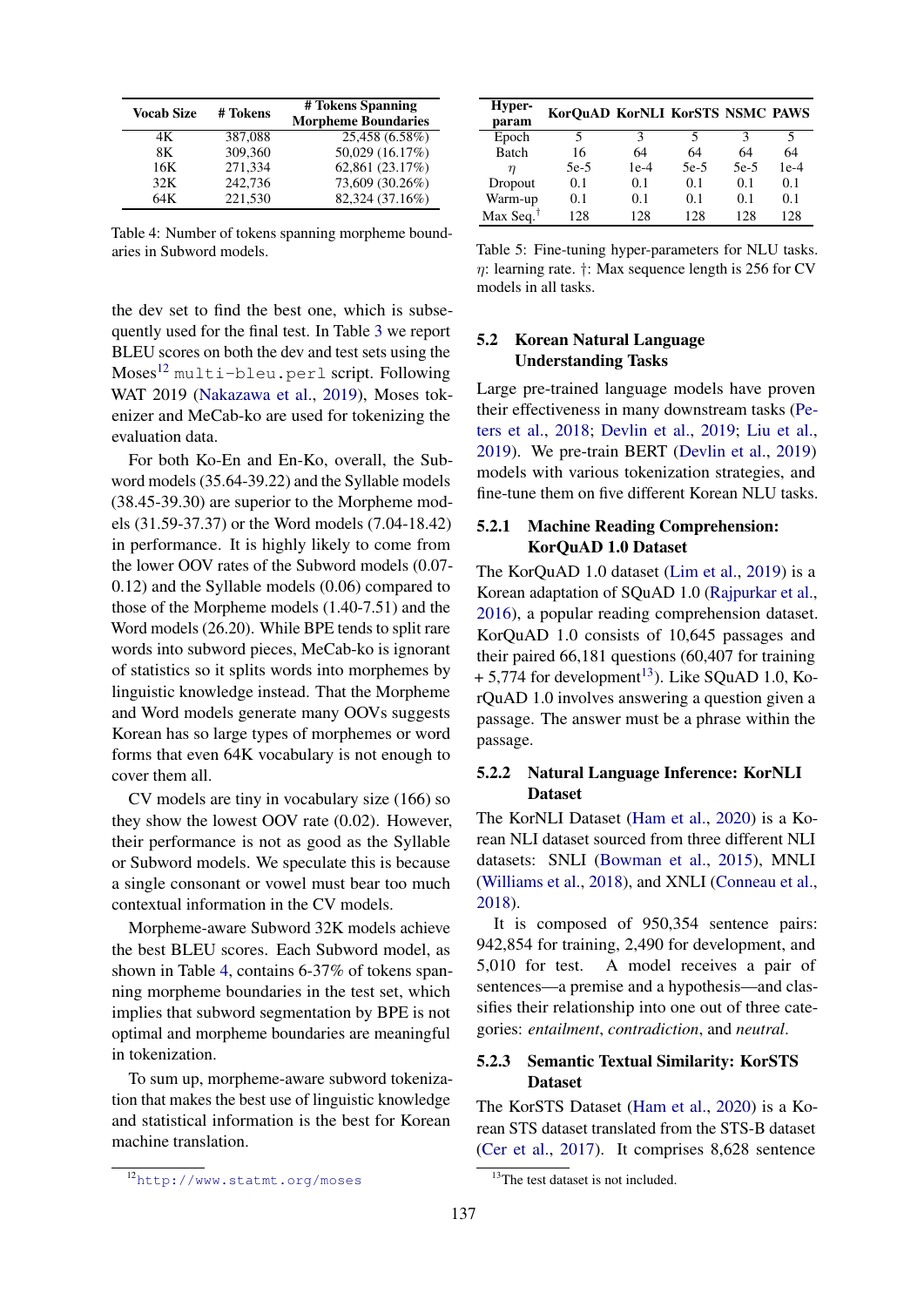<span id="page-5-5"></span>

| <b>Tokenization</b>       | Vocab       | <b>KorQuAD</b> | <b>KorNLI</b> |             | <b>KorSTS</b> |             | <b>NSMC</b> |       | <b>PAWS-X</b> |             |
|---------------------------|-------------|----------------|---------------|-------------|---------------|-------------|-------------|-------|---------------|-------------|
|                           | <b>Size</b> | Dev (EM/F1)    | Dev           | <b>Test</b> | Dev           | <b>Test</b> | Dev         | Test  | Dev           | <b>Test</b> |
| <b>CV</b>                 | 166         | 59.66/73.91    | 70.60         | 71.20       | 77.22         | 71.47       | 87.97       | 87.89 | 58.00         | 55.20       |
| Syllable                  | 2K          | 69.10/83.29    | 73.98         | 73.47       | 82.70         | 75.86       | 88.94       | 89.07 | 68.65         | 67.20       |
| Morpheme                  | 32K         | 68.05 / 83.82  | 74.86         | 74.37       | 82.37         | 76.83       | 87.87       | 88.04 | 69.30         | 67.20       |
|                           | 64K         | 70.68 / 85.25  | 75.06         | 75.69       | 83.21         | 77.38       | 88.72       | 88.88 | 73.40         | 68.65       |
|                           | 4K          | 71.48 / 83.11  | 74.38         | 74.03       | 83.37         | 76.80       | 89.08       | 89.30 | 72.00         | 69.60       |
|                           | 8K          | 72.91/85.11    | 74.18         | 74.65       | 83.23         | 76.42       | 89.08       | 89.19 | 73.45         | 69.00       |
| Subword                   | 16K         | 73.42 / 85.75  | 74.46         | 75.15       | 83.30         | 76.41       | 88.89       | 88.88 | 73.40         | 70.70       |
|                           | 32K         | 74.04 / 86.30  | 74.74         | 74.29       | 83.02         | 77.01       | 89.39       | 89.38 | 74.05         | 70.95       |
|                           | 64K         | 74.04 / 86.66  | 73.73         | 74.55       | 83.52         | 77.47       | 88.80       | 89.19 | 75.85         | 72.10       |
| Morpheme-aware<br>Subword | 4K          | 67.53/81.93    | 73.53         | 73.45       | 83.34         | 76.03       | 88.93       | 89.32 | 69.75         | 67.45       |
|                           | 8K          | 70.90 / 84.57  | 74.14         | 73.95       | 83.71         | 76.07       | 89.37       | 89.29 | 73.40         | 71.30       |
|                           | 16K         | 69.47 / 83.36  | 75.02         | 74.99       | 83.22         | 76.59       | 89.33       | 89.41 | 75.05         | 71.70       |
|                           | 32K         | 72.65 / 86.35  | 74.10         | 75.13       | 83.65         | 78.11       | 89.53       | 89.65 | 74.60         | 71.60       |
|                           | 64K         | 69.48 / 83.73  | 76.39         | 76.61       | 84.29         | 76.78       | 89.82       | 89.66 | 76.15 74.00   |             |
| Word                      | 64K         | 1.54/8.86      | 64.06         | 65.83       | 69.00         | 60.41       | 70.10       | 70.58 | 58.25         | 55.30       |

Table 6: Performance of various models on several Korean natural language understanding tasks. The evaluation metrics are as follows: KorQuAD: Exact Match/F1, KorNLI: accuracy (%), KorSTS: 100 × Spearman correlation, NSMC: accuracy  $(\%)$ , PAWS-X: accuracy  $(\%)$ . The best scores in each column (global) and group (local) are bold-faced and underlined, respectively.

pairs—5,749 for training, 1,500 for development, and 1,379 for test. The task assesses the gradations of semantic similarity between two sentences with a scale from 0 to 5.

# 5.2.4 Sentiment Analysis: NSMC Dataset

 $NSMC<sup>14</sup>$  $NSMC<sup>14</sup>$  $NSMC<sup>14</sup>$  is a movie review dataset scraped from Naver Movies<sup>TM</sup>. It consists of 200K samples of which 150K are the training set and the rest 50K are the test set. Each sample is labeled with 0 (negative) or 1 (positive). We hold out 10 percent of the training data for development.

# 5.2.5 Paraphrase Identification: PAWS-X Dataset

The PAWS-X dataset [\(Yang et al.,](#page-9-5) [2019\)](#page-9-5) is a challenging paraphrase identification dataset in six languages including Korean. The Korean portion amounts to 53,338 sentence pairs (49,410 for training, 1,965 for development, and 1,972 for test). Like the NSMC dataset, each sentence pair is annotated with either 0 (negative) or 1 (positive).

For each tokenization strategy, we pre-train a BERT-Base model on a large corpus and fine-tune it on the training sets of the five NLU tasks independently.

Pre-training. Because the Korean Wiki corpus is not enough in volume, 640 MB, for the pretraining purpose, we additionally download the recent dump of Namuwiki $1<sup>5</sup>$ , a Korean Wiki, and extract plain texts using Namu Wiki Extractor<sup>[16](#page-5-2)</sup>. On the resulting Namuwiki corpus (5.5 GB) along with the Wiki corpus (640 MB), pre-training is performed with a Cloud TPU v3-8 for 1M steps using the official BERT training  $\text{code}^{17}$  $\text{code}^{17}$  $\text{code}^{17}$ , which is based on TensorFlow. We set the training hyperparameters of all models as follows: batch size  $= 1024$ , max sequence length  $= 128$ , optimizer  $=$ AdamW [\(Loshchilov and Hutter,](#page-8-17) [2019\)](#page-8-17), learning rate = 5e-5, warm-up steps =  $10K$ .

Fine-tuning. After converting each of the pretrained models in TensorFlow into PyTorch, we fine-tune it using HuggingFace Transformers<sup>[18](#page-5-4)</sup> [\(Wolf et al.,](#page-9-6) [2019\)](#page-9-6). The hyper-parameters for each task are shown in Table [5.](#page-4-3)

#### 5.2.6 Results

In Table [6](#page-5-5) we report the evaluation results of the various models on the dev and test sets. Since KorQuAD lacks the test set, we report the results on the dev set only.

<span id="page-5-2"></span><span id="page-5-1"></span><sup>15</sup><http://dump.thewiki.kr>

<sup>16</sup>[https://github.com/jonghwanhyeon/](https://github.com/jonghwanhyeon/namu-wiki-extractor) [namu-wiki-extractor](https://github.com/jonghwanhyeon/namu-wiki-extractor)

<span id="page-5-3"></span><sup>17</sup>[https://github.com/google-research/](https://github.com/google-research/bert) [bert](https://github.com/google-research/bert)

<span id="page-5-0"></span><sup>14</sup><https://github.com/e9t/nsmc>

<span id="page-5-4"></span><sup>18</sup>[https://github.com/huggingface/](https://github.com/huggingface/transformers) [transformers](https://github.com/huggingface/transformers)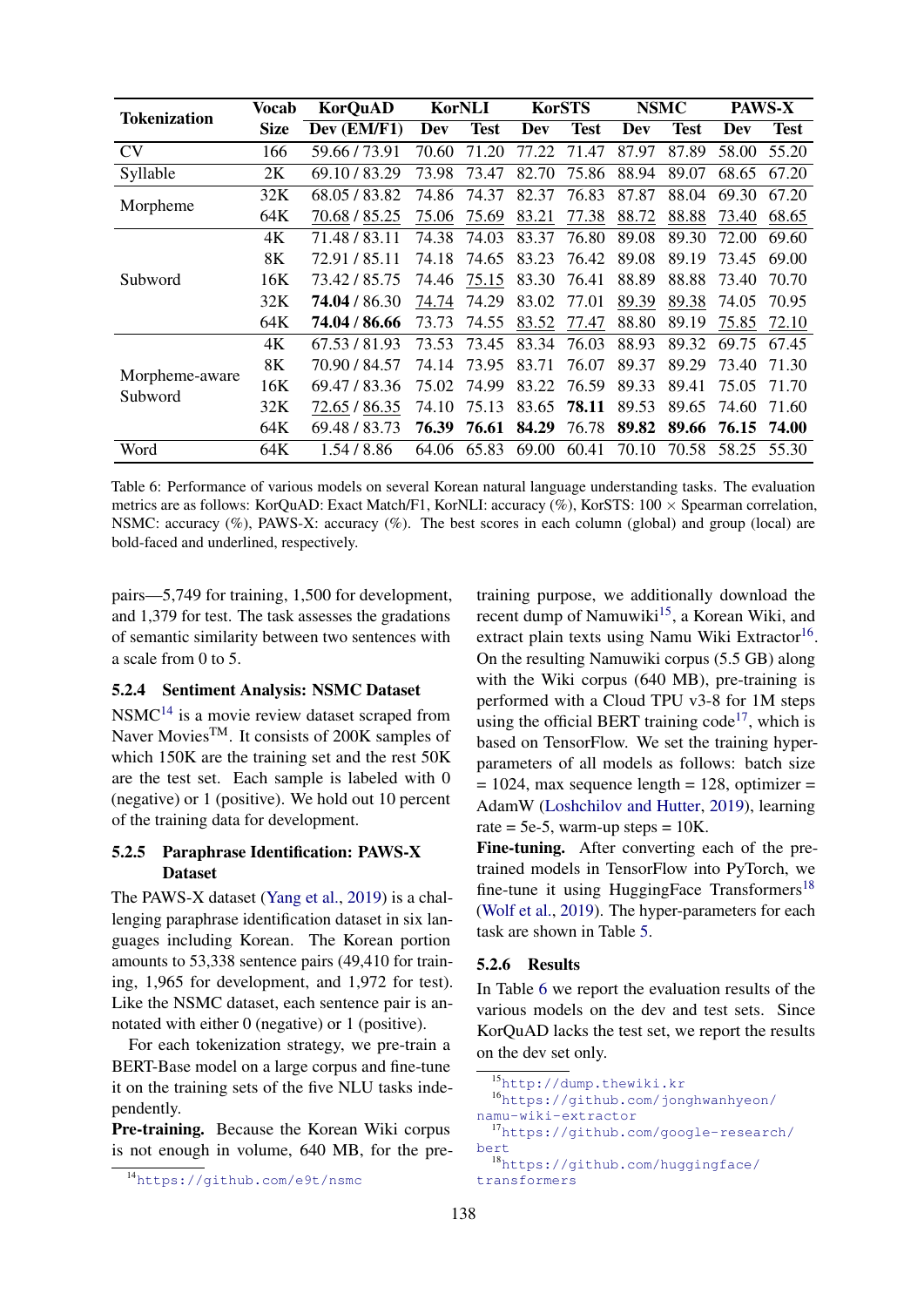<span id="page-6-0"></span>

Figure 1: Translation performance over the average number of syllables per token

As for KorQuAD, Subword 64K models achieve the highest Exact Match (EM) and F1 scores. The scores in the Subword and Morpheme models increase monotonically as the vocabulary size grows. On the other hand, the 32K models outperform the others in the Morpheme-aware Subword models; no clear correlation is found between performance and vocabulary sizes in them.

For all the other four tasks, Morpheme-aware Subword 64K models show the best scores. One noteworthy phenomenon is that the scores tend to increase as the vocabulary size grows across the tokenization groups. This is discordant with the machine translation results in Section [5.1.4,](#page-3-6) where a larger vocabulary size does not guarantee better performance for the Subword and Morpheme-aware Subword models.

# 6 Discussion

We further examine which factors with respect to tokenization affect the Ko-En and En-Ko translation performance.

#### 6.1 Token Length

Because tokenization involves splitting a text into shorter segments, we find it important to figure out how much information each segment bears. To this end, based on the assumption that the longer a text is, the more information it is likely to have, we plot the BLEU scores by the average number of syllables per Korean token in the translation test sets in Figure [1.](#page-6-0)

The BLEU scores of the subword models— Syllable, Morpheme, Subword, and Morphemeaware Subword—are mostly higher than those of the CV models, which are plotted as dotted lines. In particular, the Syllable, Subword, and Morphemeaware Subword models between 1.00 and 1.50 show the best scores both in Ko-En and in En-Ko. When a token has more than 1.5 syllables on average, the scores begin to decrease, and the Word models which has more than 2.5 syllables in a token performs the worst (7.07 for Ko-En and 18.42 for En-Ko). Note that they are not in the figures due to space constraints.

#### 6.2 Linguistic Awareness

Obviously token length is not the only key factor in tokenization strategies. Let us compare the Morpheme-aware Subword 16K models (green markers) and Subword 8K models (red markers) in the shaded regions in Figure [1.](#page-6-0) Although they have the same average token length around 1.4, the Morpheme-aware Subword models outperform the Subword models. We believe this is evidence to support that linguistic awareness is another important factor in Korean tokenization strategies for machine translation.

# 6.3 Under-trained Tokens

In section [5.1.4,](#page-3-6) we pointed out high OOV rates are highly likely to degrade the performance of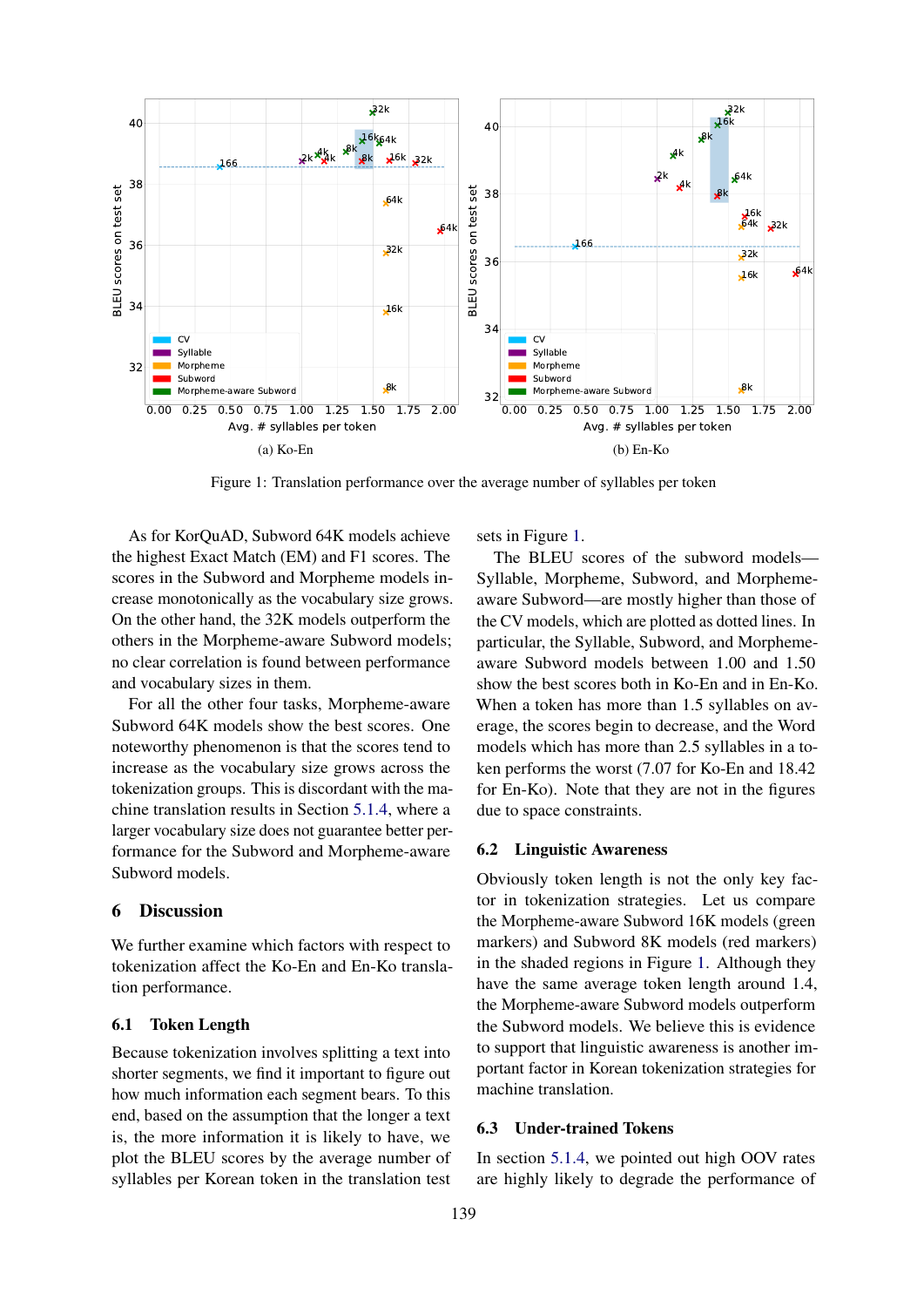<span id="page-7-10"></span>

Figure 2: Percentage of under-trained tokens in various tokenization strategies

Morpheme models. It is also worth noting that in Figure [1](#page-6-0) as most of the orange markers denoting Morpheme models are below the dotted lines.

OOVs are the tokens that appear only in the test set. They are an extreme case of under-trained tokens—test set's tokens that appear in the training set for the limited number of times. Figure [2](#page-7-10) shows how much under-trained tokens account for in each model, ranging from  $n = 1$  to  $n = 100$ , where n is the frequency of the under-trained tokens in the training set. Clearly, the curve of the Morpheme 32K model is far above that of the others, indicating that it suffers from the problem of under-trained tokens the most.

# 7 Conclusion

We explored various Korean tokenization strategies on machine translation and five NLU tasks. In machine translation Morpheme-aware Subword models with a vocabulary size worked best for both Korean to English and English to Korean settings. By contrast, there was no single best tokenization strategy for the NLU tasks. Instead, Subword 64K models showed the best performance on KorQuAD, whereas Morpheme-aware Subword 64K models turned out to be optimal for the other KorNLI, KorSTS, NSMC, and PAWS-X tasks.

#### Acknowledgments

We are grateful to the anonymous reviewers for their valuable comments. For pre-training models, we used Cloud TPUs provided by TensorFlow Research Cloud program.

#### References

- <span id="page-7-2"></span>Tamali Banerjee and Pushpak Bhattacharyya. 2018. [Meaningless yet meaningful: Morphology grounded](https://doi.org/10.18653/v1/W18-1207) [subword-level NMT.](https://doi.org/10.18653/v1/W18-1207) In *Proceedings of the Second Workshop on Subword/Character LEvel Models*, pages 55–60, New Orleans. Association for Computational Linguistics.
- <span id="page-7-3"></span>Kaj Bostrom and Greg Durrett. 2020. [Byte pair en](https://arxiv.org/abs/2004.03720)[coding is suboptimal for language model pretraining.](https://arxiv.org/abs/2004.03720) *arXiv preprint arXiv:2004.03720*.
- <span id="page-7-7"></span>Samuel R. Bowman, Gabor Angeli, Christopher Potts, and Christopher D. Manning. 2015. [A large anno](https://doi.org/10.18653/v1/D15-1075)[tated corpus for learning natural language inference.](https://doi.org/10.18653/v1/D15-1075) In *Proceedings of the 2015 Conference on Empirical Methods in Natural Language Processing*, pages 632–642, Lisbon, Portugal. Association for Computational Linguistics.
- <span id="page-7-9"></span>Daniel Cer, Mona Diab, Eneko Agirre, Iñigo Lopez-Gazpio, and Lucia Specia. 2017. [SemEval-2017](https://doi.org/10.18653/v1/S17-2001) [task 1: Semantic textual similarity multilingual and](https://doi.org/10.18653/v1/S17-2001) [crosslingual focused evaluation.](https://doi.org/10.18653/v1/S17-2001) In *Proceedings of the 11th International Workshop on Semantic Evaluation (SemEval-2017)*, pages 1–14, Vancouver, Canada. Association for Computational Linguistics.
- <span id="page-7-8"></span>Alexis Conneau, Ruty Rinott, Guillaume Lample, Adina Williams, Samuel Bowman, Holger Schwenk, and Veselin Stoyanov. 2018. [XNLI: Evaluating](https://doi.org/10.18653/v1/D18-1269) [cross-lingual sentence representations.](https://doi.org/10.18653/v1/D18-1269) In *Proceedings of the 2018 Conference on Empirical Methods in Natural Language Processing*, pages 2475–2485, Brussels, Belgium. Association for Computational Linguistics.
- <span id="page-7-4"></span>Jacob Devlin, Ming-Wei Chang, Kenton Lee, and Kristina Toutanova. 2019. [BERT: Pre-training of](https://doi.org/10.18653/v1/N19-1423) [deep bidirectional transformers for language under](https://doi.org/10.18653/v1/N19-1423)[standing.](https://doi.org/10.18653/v1/N19-1423) In *Proceedings of the 2019 Conference of the North American Chapter of the Association for Computational Linguistics: Human Language Technologies, Volume 1 (Long and Short Papers)*, pages 4171–4186, Minneapolis, Minnesota. Association for Computational Linguistics.
- <span id="page-7-0"></span>Philip Gage. 1994. [A new algorithm for data compres](http://dl.acm.org/citation.cfm?id=177910.177914)[sion.](http://dl.acm.org/citation.cfm?id=177910.177914) *C Users J.*, 12(2):23–38.
- <span id="page-7-6"></span>Jiyeon Ham, Yo Joong Choe, Kyubyong Park, Ilji Choi, and Hyungjoon Soh. 2020. [KorNLI and](https://arxiv.org/abs/2004.03289) KorSTS: New benchmark datasets for korean nat-<br>ural language understanding. arXiv preprint [ural language understanding.](https://arxiv.org/abs/2004.03289) *arXiv:2004.03289*.
- <span id="page-7-1"></span>Beom-mo Kang and Hung-gyu Kim. 2001. 21st century sejong project-compiling korean corpora. In *Proceedings of the 19th International Conference on Computer Processing of Oriental Languages (IC-CPOL 2001)*, pages 180–183.
- <span id="page-7-5"></span>Diederik P Kingma and Jimmy Ba. 2015. [Adam:](https://arxiv.org/abs/1412.6980) [A method for stochastic optimization.](https://arxiv.org/abs/1412.6980) *3rd International Conference on Learning Representations, ICLR 2015*.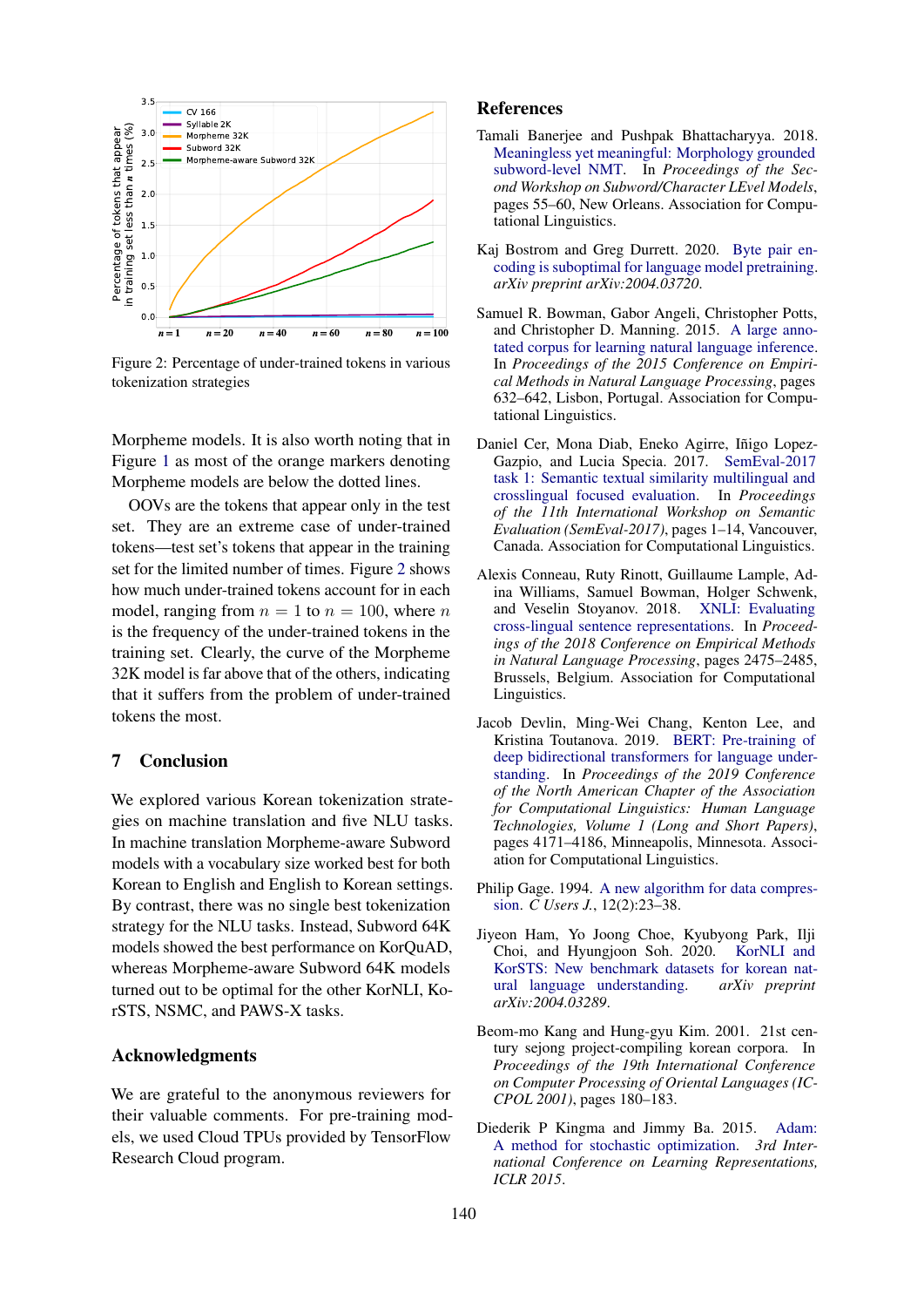- <span id="page-8-0"></span>Taku Kudo. 2006. Mecab: Yet another part-ofspeech and morphological analyzer.  $https://$ [sourceforge.net/projects/mecab/](https://sourceforge.net/projects/mecab/).
- <span id="page-8-10"></span>Taku Kudo and John Richardson. 2018. [SentencePiece:](https://doi.org/10.18653/v1/D18-2012) [A simple and language independent subword tok](https://doi.org/10.18653/v1/D18-2012)[enizer and detokenizer for neural text processing.](https://doi.org/10.18653/v1/D18-2012) In *Proceedings of the 2018 Conference on Empirical Methods in Natural Language Processing: System Demonstrations*, pages 66–71, Brussels, Belgium. Association for Computational Linguistics.
- <span id="page-8-15"></span>Seungyoung Lim, Myungji Kim, and Jooyoul Lee. 2019. [KorQuAD 1.0: Korean qa dataset for](https://arxiv.org/abs/1909.07005) [machine reading comprehension.](https://arxiv.org/abs/1909.07005) *arXiv preprint arXiv:1909.07005*.
- <span id="page-8-11"></span>Pierre Lison and Jörg Tiedemann. 2016. [OpenSub](https://www.aclweb.org/anthology/L16-1147)[titles2016: Extracting large parallel corpora from](https://www.aclweb.org/anthology/L16-1147) [movie and TV subtitles.](https://www.aclweb.org/anthology/L16-1147) In *Proceedings of the Tenth International Conference on Language Resources and Evaluation (LREC'16)*, pages 923–929, Portorož, Slovenia. European Language Resources Association (ELRA).
- <span id="page-8-14"></span>Yinhan Liu, Myle Ott, Naman Goyal, Jingfei Du, Mandar Joshi, Danqi Chen, Omer Levy, Mike Lewis, Luke Zettlemoyer, and Veselin Stoyanov. 2019. Roberta: A robustly optimized bert pretraining approach. *arXiv preprint arXiv:1907.11692*.
- <span id="page-8-17"></span>Ilya Loshchilov and Frank Hutter. 2019. [Decoupled](https://openreview.net/pdf?id=Bkg6RiCqY7) [weight decay regularization.](https://openreview.net/pdf?id=Bkg6RiCqY7) *7th International Conference on Learning Representations, ICLR 2019*.
- <span id="page-8-9"></span>Sangwhan Moon and Naoaki Okazaki. 2020. [Jamo](https://www.aclweb.org/anthology/2020.lrec-1.429) [pair encoding: Subcharacter representation-based](https://www.aclweb.org/anthology/2020.lrec-1.429) [extreme Korean vocabulary compression for effi](https://www.aclweb.org/anthology/2020.lrec-1.429)[cient subword tokenization.](https://www.aclweb.org/anthology/2020.lrec-1.429) In *Proceedings of The 12th Language Resources and Evaluation Conference*, pages 3490–3497, Marseille, France. European Language Resources Association.
- <span id="page-8-2"></span>Toshiaki Nakazawa, Chenchen Ding, Hideya Mino, Isao Goto, Graham Neubig, and Sadao Kurohashi. 2016. [Overview of the 3rd workshop on Asian trans](https://www.aclweb.org/anthology/W16-4601)[lation.](https://www.aclweb.org/anthology/W16-4601) In *Proceedings of the 3rd Workshop on Asian Translation (WAT2016)*, pages 1–46, Osaka, Japan. The COLING 2016 Organizing Committee.
- <span id="page-8-5"></span>Toshiaki Nakazawa, Nobushige Doi, Shohei Higashiyama, Chenchen Ding, Raj Dabre, Hideya Mino, Isao Goto, Win Pa Pa, Anoop Kunchukuttan, Shantipriya Parida, Ondřej Bojar, and Sadao Kurohashi. 2019. [Overview of the 6th workshop on](https://doi.org/10.18653/v1/D19-5201) [Asian translation.](https://doi.org/10.18653/v1/D19-5201) In *Proceedings of the 6th Workshop on Asian Translation*, pages 1–35, Hong Kong, China. Association for Computational Linguistics.
- <span id="page-8-3"></span>Toshiaki Nakazawa, Shohei Higashiyama, Chenchen Ding, Hideya Mino, Isao Goto, Hideto Kazawa, Yusuke Oda, Graham Neubig, and Sadao Kurohashi. 2017. [Overview of the 4th workshop on Asian trans](https://www.aclweb.org/anthology/W17-5701)[lation.](https://www.aclweb.org/anthology/W17-5701) In *Proceedings of the 4th Workshop on Asian Translation (WAT2017)*, pages 1–54, Taipei, Taiwan. Asian Federation of Natural Language Processing.
- <span id="page-8-1"></span>Toshiaki Nakazawa, Hideya Mino, Isao Goto, Graham Neubig, Sadao Kurohashi, and Eiichiro Sumita. 2015. [Overview of the 2nd workshop on Asian trans](https://www.aclweb.org/anthology/W15-5001)[lation.](https://www.aclweb.org/anthology/W15-5001) In *Proceedings of the 2nd Workshop on Asian Translation (WAT2015)*, pages 1–28, Kyoto, Japan. Workshop on Asian Translation.
- <span id="page-8-4"></span>Toshiaki Nakazawa, Katsuhito Sudoh, Shohei Higashiyama, Chenchen Ding, Raj Dabre, Hideya Mino, Isao Goto, Win Pa Pa, Anoop Kunchukuttan, and Sadao Kurohashi. 2018. [Overview of the 5th](https://www.aclweb.org/anthology/Y18-3001) [workshop on Asian translation.](https://www.aclweb.org/anthology/Y18-3001) In *Proceedings of the 32nd Pacific Asia Conference on Language, Information and Computation: 5th Workshop on Asian Translation: 5th Workshop on Asian Translation*, Hong Kong. Association for Computational Linguistics.
- <span id="page-8-12"></span>Myle Ott, Sergey Edunov, Alexei Baevski, Angela Fan, Sam Gross, Nathan Ng, David Grangier, and Michael Auli. 2019. [fairseq: A fast, extensible](https://doi.org/10.18653/v1/N19-4009) [toolkit for sequence modeling.](https://doi.org/10.18653/v1/N19-4009) In *Proceedings of the 2019 Conference of the North American Chapter of the Association for Computational Linguistics (Demonstrations)*, pages 48–53, Minneapolis, Minnesota. Association for Computational Linguistics.
- <span id="page-8-8"></span>Chanjun Park, Gyeongmin kim, and Heuiseok Lim. 2019a. [Parallel corpus filtering and korean](http://hiai.co.kr/wp-content/uploads/2019/12/%EB%85%BC%EB%AC%B8%EC%A6%9D%EB%B9%99_2019_06.pdf)[optimized subword tokenization for machine transla](http://hiai.co.kr/wp-content/uploads/2019/12/%EB%85%BC%EB%AC%B8%EC%A6%9D%EB%B9%99_2019_06.pdf)[tion.](http://hiai.co.kr/wp-content/uploads/2019/12/%EB%85%BC%EB%AC%B8%EC%A6%9D%EB%B9%99_2019_06.pdf) In *Proceedings of the 31st Annual Conference on Human & Cognitive Language Technology*.
- <span id="page-8-6"></span>Cheoneum Park, Young-Jun Jung, Kihoon Kim, Geonyeong Kim, Jae-Won Jeon, Seongmin Lee, Junseok Kim, and Changki Lee. 2019b. [KNU-](https://doi.org/10.18653/v1/D19-5208)[HYUNDAI's NMT system for scientific paper and](https://doi.org/10.18653/v1/D19-5208) [patent tasks on WAT 2019.](https://doi.org/10.18653/v1/D19-5208) In *Proceedings of the 6th Workshop on Asian Translation*, pages 81–89, Hong Kong, China. Association for Computational Linguistics.
- <span id="page-8-13"></span>Matthew Peters, Mark Neumann, Mohit Iyyer, Matt Gardner, Christopher Clark, Kenton Lee, and Luke Zettlemoyer. 2018. [Deep contextualized word rep](https://doi.org/10.18653/v1/N18-1202)[resentations.](https://doi.org/10.18653/v1/N18-1202) In *Proceedings of the 2018 Conference of the North American Chapter of the Association for Computational Linguistics: Human Language Technologies, Volume 1 (Long Papers)*, pages 2227–2237, New Orleans, Louisiana. Association for Computational Linguistics.
- <span id="page-8-7"></span>Mārcis Pinnis, Rihards Krišlauks, Daiga Deksne, and Toms Miks. 2017. Neural machine translation for morphologically rich languages with improved subword units and synthetic data. In *International Conference on Text, Speech, and Dialogue*, pages 237– 245. Springer.
- <span id="page-8-16"></span>Pranav Rajpurkar, Jian Zhang, Konstantin Lopyrev, and Percy Liang. 2016. [SQuAD: 100,000+ questions for](https://doi.org/10.18653/v1/D16-1264) [machine comprehension of text.](https://doi.org/10.18653/v1/D16-1264) In *Proceedings of the 2016 Conference on Empirical Methods in Natural Language Processing*, pages 2383–2392, Austin, Texas. Association for Computational Linguistics.